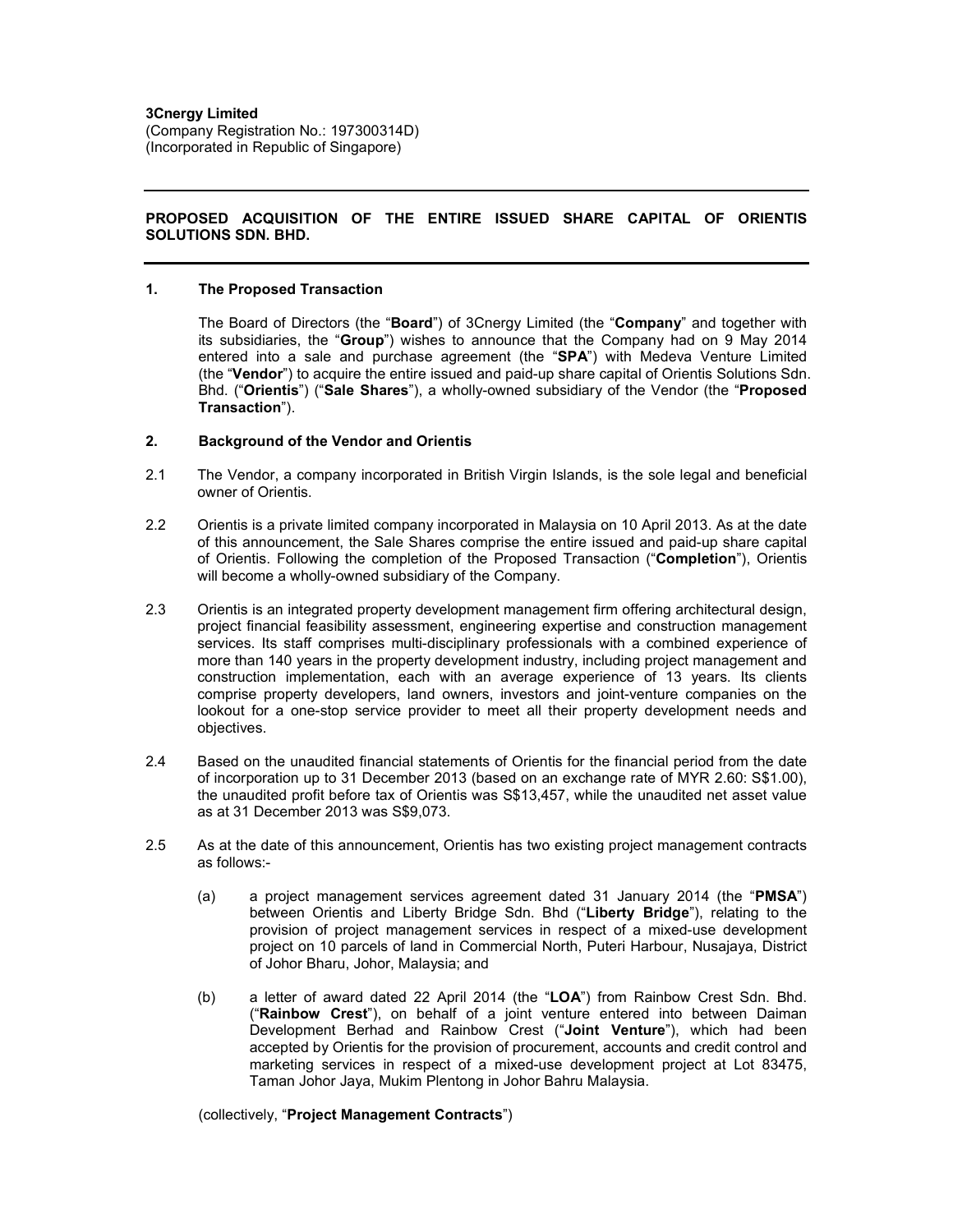- 2.6 Mr Tong Kooi Ong ("**Mr Tong**"), the Company's Non-Executive Chairman, has a shareholding interest (direct and deemed) in Liberty Bridge and Rainbow Crest as elaborated below:-
	- (a) one of the shareholders of Liberty Bridge, namely Icon Ventures Group Inc, ("**IVG**"), which holds 30,000,000 ordinary shares of RM1.00 each, representing 30% of the issued and paid-up share capital of Liberty Bridge, is wholly-owned by Phileo Capital Limited ("**Phileo Capital**"). Phileo Capital's issued and paid-up share capital is solely registered under Escan Trust reg. which is a trustee of a family trust of which Mr Tong is the sole beneficiary. Accordingly, Liberty Bridge is an associate of Mr Tong within the meaning of the Listing Manual (Section B: Rules of Catalist) of the Singapore Exchange Securities Trading Limited (the "**SGX-ST**") (the "**Catalist Rules**"); and
	- (b) Rainbow Crest, a joint venture partner in the Joint Venture, is a company in which Mr Tong holds one (1) ordinary share of RM1.00 each, representing 50% of the issued and paid-up share capital of Rainbow Crest. Accordingly, Rainbow Crest is an associate of Mr Tong within the meaning of the Catalist Rules;

Upon Completion, Liberty Bridge and Rainbow Crest will be defined as "interested persons" and the Project Management Contracts will each constitute an "interested person transactions" within the meaning of Chapter 9 of the Catalist Rules.

Pursuant to Chapter 9 of the Catalist Rules, each of the Project Management Contracts will upon completion of the Proposed Acquisition constitutes an interested person transaction requiring shareholders' approval as the transaction value for each of the Project Management Contracts, is greater than 5% of the Group's latest audited net tangible assets of S\$5,591,000 as at 31 December 2013. The Company will convene an extraordinary general meeting ("**EGM**") to seek shareholders' approval for the continued performance of the Project Management Contracts.

#### **3. Salient terms of the SPA**

The key terms of the SPA include the following:-

(a) Purchase Consideration

The consideration payable by the Company for the purchase of the Sale Shares shall be S\$6,000,000 (the "**Purchase Consideration**") to be satisfied through the allotment and issuance of 21,428,571 new ordinary shares of the Company ("**Consideration Shares**") to the Vendor at an issue price of S\$0.28 per Consideration Share ("**Issue Price**").

The Consideration Shares will be issued out of the general share issue mandate resolution ("**General Mandate**") approved by the shareholders of the Company at the annual general meeting held on 24 April 2014 which authorises the Directors of the Company pursuant to Section 161 of the Companies Act and Rule 806(2) of the Catalist Rules, to, *inter alia*, allot and issue new Shares provided that the number of Shares to be issued other than on a pro rata basis to shareholders does not exceed fifty per cent. (50%) of the total number of issued Shares (excluding treasury shares) as at the date of the General Mandate. The total number of issued Shares (excluding treasury shares) as at the date of the General Mandate was 98,492,791 Shares and a maximum of fifty per cent. (50%) of such Shares to be issued other than on a *pro rata* basis to shareholders would be 49,246,395 Shares. As at the date hereof, the Company has not issued any Shares under the General Mandate. Accordingly, the number of Consideration Shares will fall within the limits of the General Mandate.

The Consideration Shares, when issued and allotted, shall rank *pari passu* in all respects with the then issued shares of the Company ("**Shares**") save for any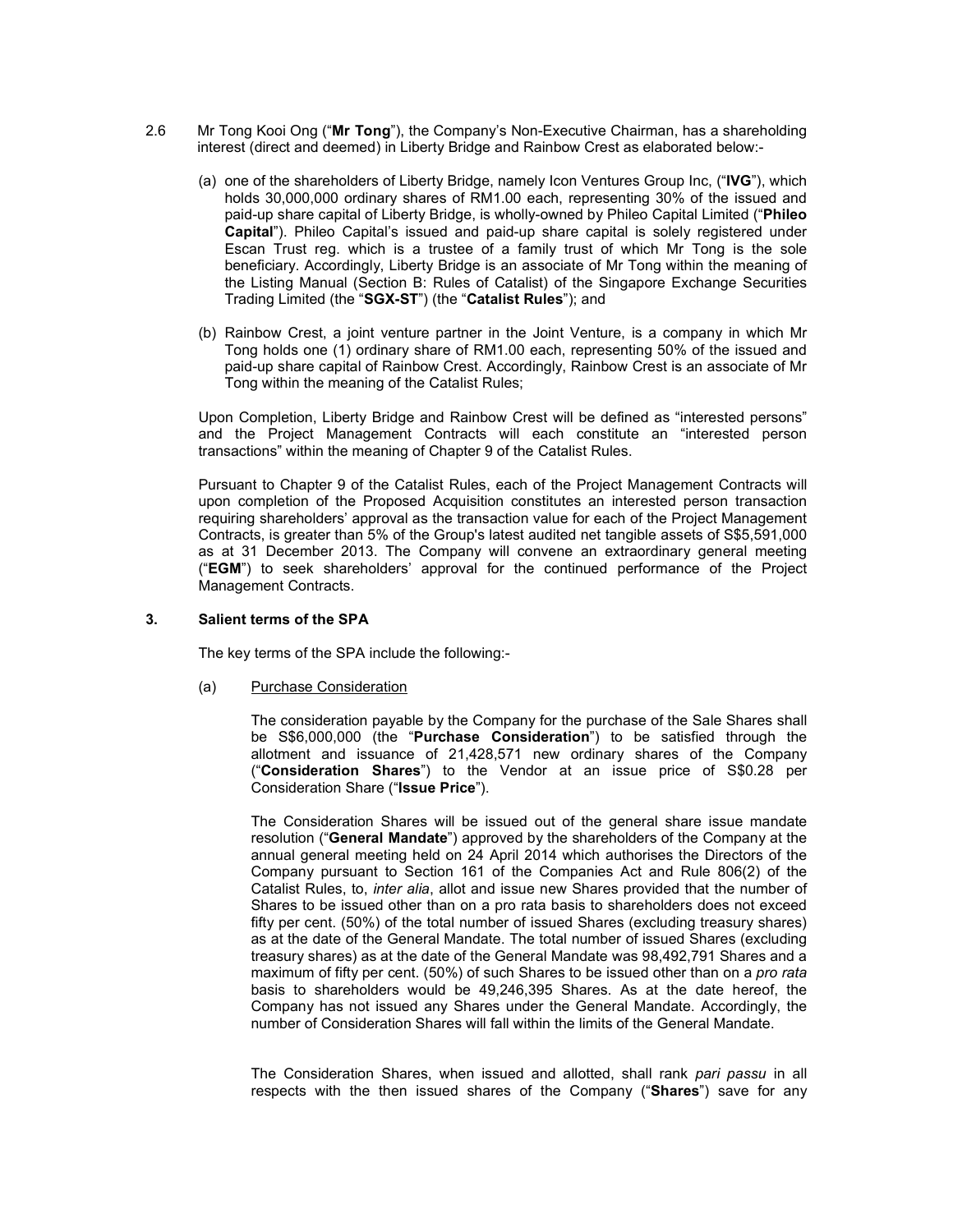dividends, rights, allotments or other distributions, the record date for which falls on or before the date of issue of the Consideration Shares.

The Consideration Shares will represent approximately 21.76% of the issued and paid-up share capital of the Company as at the date of this announcement (being 98,492,791 Shares) and approximately 17.87% of the enlarged issued and paid-up share capital of the Company immediately after the allotment and issue of the Consideration Shares (being 21,428,571 Shares).

The Purchase Consideration was arrived at pursuant to arm's length negotiations between the Company and the Vendor on a willing-buyer willing-seller basis, and taking into account, *inter alia*, the Project Management Contracts. The business rationale for the Proposed Transaction is described in paragraph 4 below.

#### (b) Conditions Precedent

The Completion is conditional upon the following conditions being fulfilled on or within 6 months from and excluding the date of the SPA (the "**Conditions Fulfilment Period**"):-

- (i) the listing and quotation notice being obtained from the SGX-ST for the listing of and quotation for the Consideration Shares on Catalist and has not been revoked or amended on or before the Completion Date; and
- (ii) the approval from the Company's shareholders being obtained pursuant to Chapter 9 of the Catalist Rules for the continued performance of the Project Management Contracts as interested person transactions.

#### (c) Completion

The Completion shall take place 14 days after all the conditions precedent in the SPA are fulfilled or such later date to be agreed between the Company and the Vendor ("**Completion Date**").

#### (d) Moratorium of the Consideration Shares

The Vendor has covenanted and undertaken to the Company that it agrees to a moratorium on specified percentages of the Consideration Shares (the "**Undertaking**") Pursuant to the Undertaking, the Vendor shall not:

- (i) for the period from the date of this Undertaking to 30 June 2015 (both dates inclusive), directly or indirectly (*inter alia*) sell, transfer or dispose (collectively, "**Dispose**") of all or any part of its interests in 15,000,000 ordinary shares in the capital of the Company, representing 70% of the Consideration Shares ("**First Tranche Moratorised Shares**");
- (ii) for the period from 1 July 2015 to 30 June 2016 (both dates inclusive), directly or indirectly Dispose all or any part of its interests in 10,714,286 ordinary shares in the capital of the Company, representing 50% of the Consideration Shares ("**Second Tranche Moratorised Shares**");
- (iii) for the period from 1 July 2016 to 30 June 2017 (both dates inclusive), directly or indirectly Dispose all or any part of its interests in 4,285,714 ordinary shares in the capital of the Company, representing 20% of the Consideration Shares ("**Third Tranche Moratorised Shares**");
- (iv) deposit any of the First Tranche, Second Tranche, or Third Tranche Moratorised Shares (as the case may be) in any depositary receipt facility during the respective periods stated above; or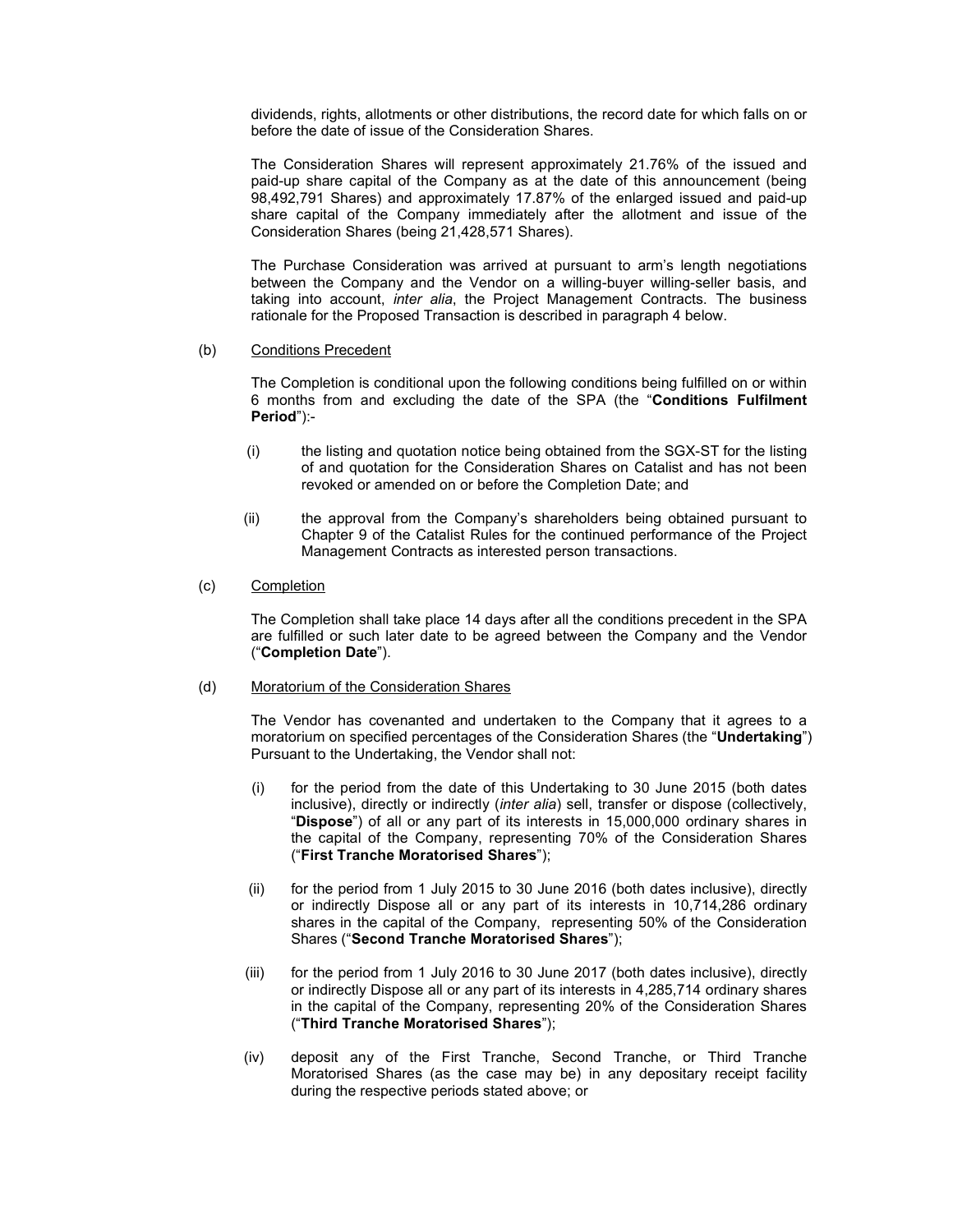(v) enter into a transaction (including a derivative transaction) with a similar economic effect to the foregoing, or which is designed or which may reasonably be expected to result in any of the above.

#### **4. Rationale for the Proposed Transaction**

 The Proposed Transaction is in line with the Group's plan to provide one-stop services to clients ranging from pre-planning of a property development project to the sale of a completed unit. The provision of services under the Proposed Transaction will complement and provide synergy to the Group's existing real estate agency business.

#### **5. Discloseable Transaction**

The relative figures for the Proposed Transaction computed on the bases set out in Rule 1006 of the Catalist Rules, based on the Group's latest audited consolidated financial statements for the financial year ended 31 December 2013 ("**FY2013**"), are as follows:-

| <b>Rule/ Bases of Computation</b>                                                                                                                                                                                                                                                                                                                        | Size of relative figure       |
|----------------------------------------------------------------------------------------------------------------------------------------------------------------------------------------------------------------------------------------------------------------------------------------------------------------------------------------------------------|-------------------------------|
| <b>Rule 1006(a)</b><br>The net asset value of the assets to be<br>disposed of, compared with the Group's<br>net asset value. This basis is not<br>applicable to an acquisition of assets.                                                                                                                                                                | Not applicable                |
| <b>Rule 1006(b)</b><br>The net profits attributable to the assets<br>acquired or disposed of, compared with<br>the Group's net profits.                                                                                                                                                                                                                  | Not meaningful <sup>(1)</sup> |
| <b>Rule 1006(c)</b><br>The aggregate value of the consideration<br>given or received, compared with the<br>Company's market capitalisation based<br>on the total number of issued shares<br>excluding treasury shares <sup>(2)</sup> .                                                                                                                   | $21.76\%^{(2)}$               |
| Rule 1006(d)<br>The number of equity securities issued by<br>the Company as consideration for an<br>acquisition, compared with the number of<br>equity securities previously in issue <sup>(3)</sup> .                                                                                                                                                   | $21.76\%^{(3)}$               |
| <b>Rule 1006(e)</b><br>The aggregate volume or amount of<br>proven and probable reserves to be<br>disposed of, compared with the aggregate<br>of the Group's proven and probable<br>reserves. This basis is applicable to a<br>disposal of mineral, oil or gas assets by a<br>mineral, oil and gas company, but not to<br>an acquisition of such assets. | Not applicable                |

#### Notes:

1. Based on the unaudited financial statements of Orientis for the financial period from the date of incorporation up to 31 December 2013 (based on an exchange rate of MYR 2.60: S\$1.00), the unaudited profit before tax of Orientis was S\$13,457, while the unaudited net asset value as at 31 December 2013 was S\$9,073. As the Group reported an audited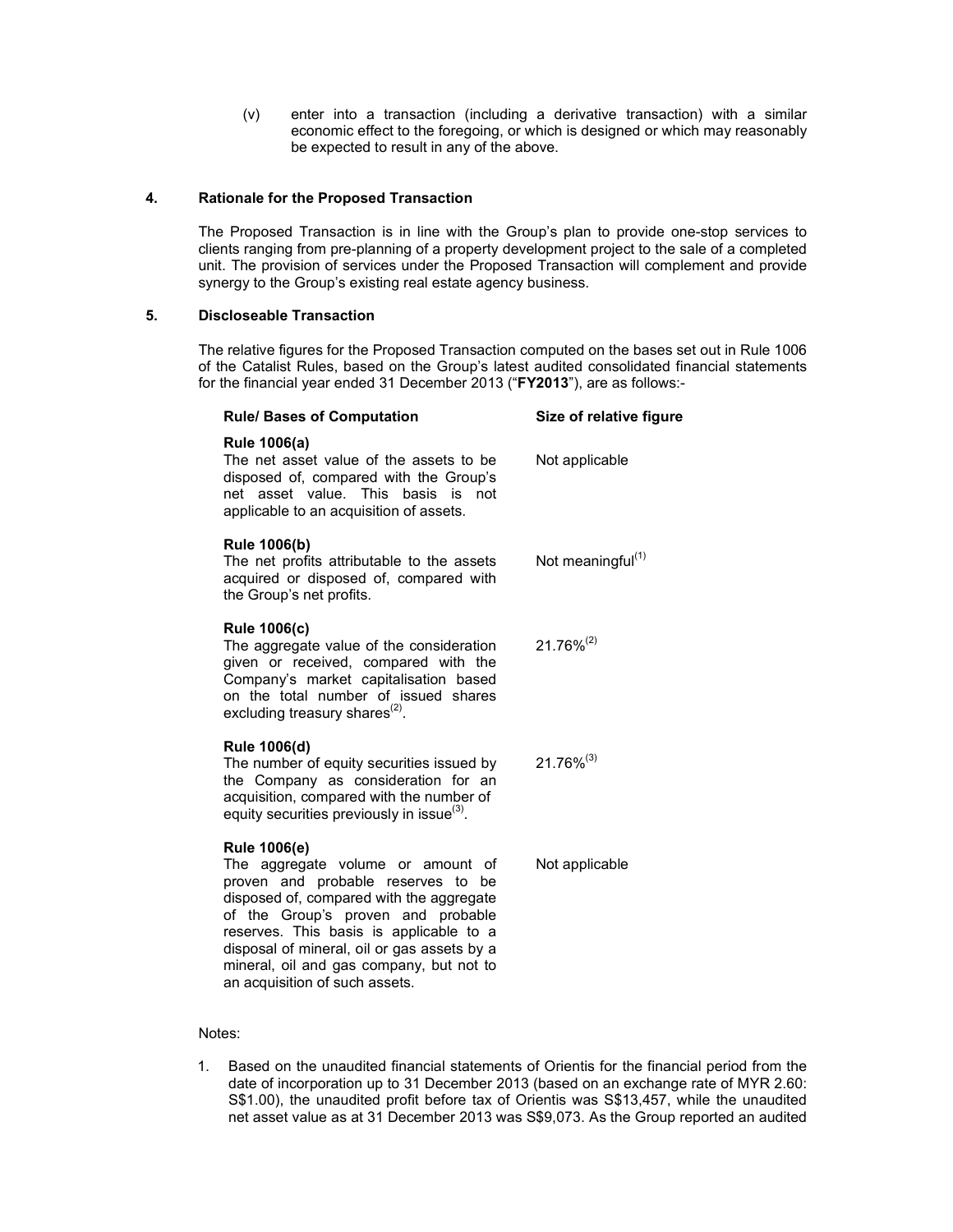net loss of S\$7.1 million for FY2013, the computation under Rule 1006(b) is not meaningful.

- 2. Pursuant to Rule 1003(3) of the Catalist Rules, as the Purchase Consideration shall be satisfied by way of allotment and issuance of the Consideration Shares, the aggregate value of consideration of S\$6,857,142 is determined by multiplying the number of Consideration Shares being 21,428,571 Shares by the weighted average price of the Shares of \$0.32 transacted on 8 May 2014 ("**VWAP**") being the last market day on which the Company's shares were traded preceding the signing of the SPA. The market capitalisation of the Company of approximately S\$31,517,693 is determined by multiplying the existing number of the Company's shares in issue of 98,492,791 by the VWAP of S\$0.32).
- 3. Based on 21,428,571 new ordinary shares to be issued by the Company as Consideration Shares and the Company's existing 98,492,791 shares in issue.

Based on the relative figures computed above, the Proposed Transaction constitutes a discloseable transaction pursuant to Chapter 10 of the Catalist Rules.

#### **6. Financial Effects of the Proposed Transaction**

The *pro forma* financial effects of the Proposed Transaction on the Group are for illustrative purposes only and are neither indicative of the actual financial effects of the Proposed Transaction on the net tangible assets ("**NTA**") per ordinary share in the capital of the Company ("**Share**") and earnings per Share ("**EPS**") of the Group, nor do they represent the actual financial position and performance of the Group immediately after the Completion.

The following *pro forma* financial effects of the Proposed Transaction have been prepared based on the audited consolidated financial statements of the Group for FY2013 and the unaudited financial statements of Orientis for the financial period from the date of its incorporation up to 31 December 2013 with the following assumptions:

- (a) for the purpose of computing the financial effects of the Proposed Transaction on the NTA per Share of the Group, the Proposed Transaction is assumed to have been completed on 31 December 2013; and
- (b) for the purpose of computing the financial effects of the Proposed Transaction on the EPS of the Group, the Proposed Transaction is assumed to have been completed on 1 January 2013.

|                                                   | <b>Before the Proposed</b><br><b>Transaction</b> | <b>After the Proposed</b><br><b>Transaction and the</b><br>Allotment and Issuance of<br>the Consideration Shares |
|---------------------------------------------------|--------------------------------------------------|------------------------------------------------------------------------------------------------------------------|
| NTA (S\$'000)                                     | 5,591                                            | 5,600                                                                                                            |
| Number of Shares as at 31<br>December 2013 ('000) | 98.493                                           | 119,921                                                                                                          |
| NTA per Share<br>(Singapore cents)                | 5.68                                             | 4.67                                                                                                             |

Effects on the NTA per Share of the Group as at 31 December 2013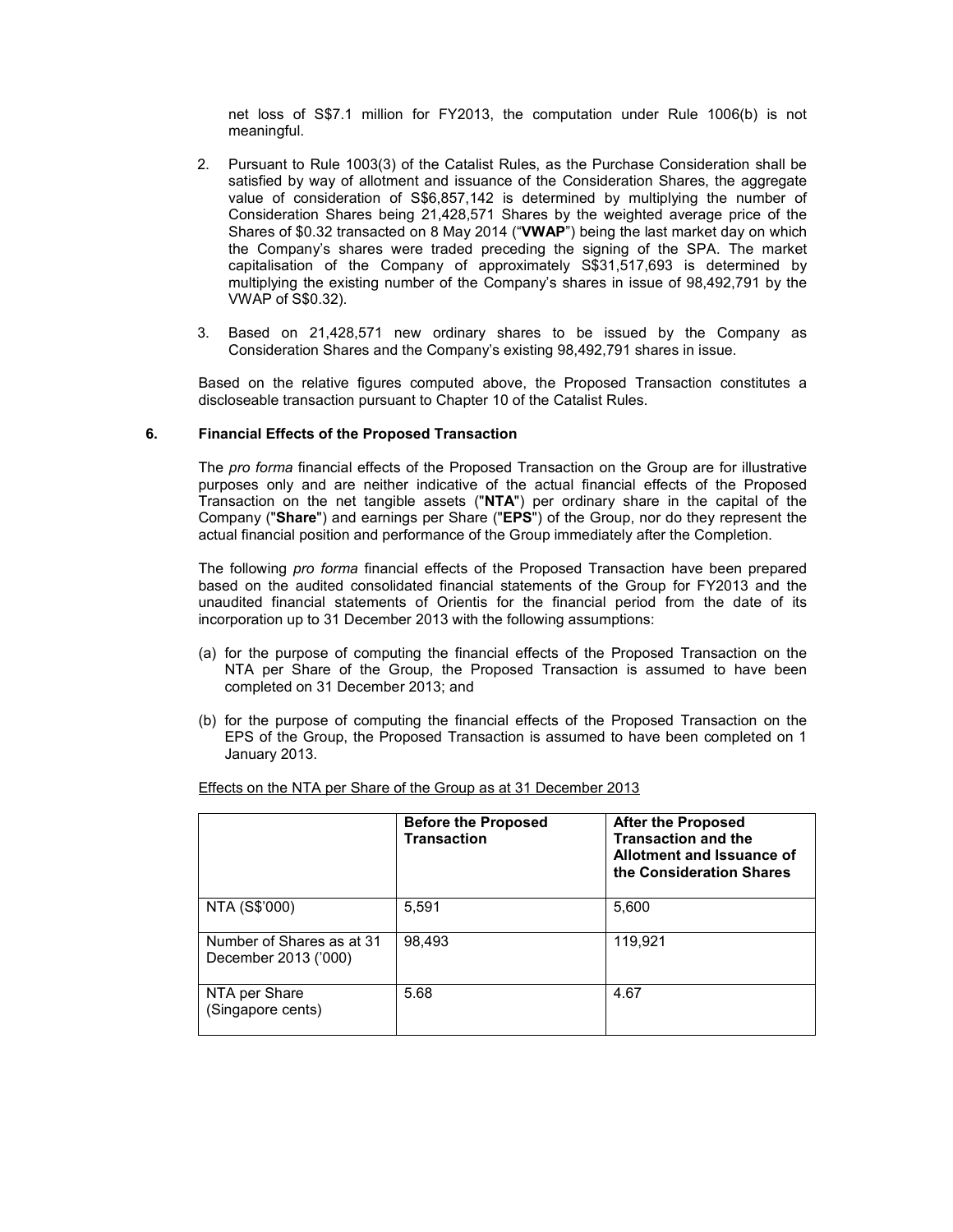# Effect on the EPS of the Group for FY2013

|                                                | <b>Before the Proposed</b><br>Transaction | <b>After the Proposed</b><br><b>Transaction and the</b><br>Allotment and Issuance of<br>the Consideration Shares |
|------------------------------------------------|-------------------------------------------|------------------------------------------------------------------------------------------------------------------|
| Loss attributable to<br>shareholders (S\$'000) | 7,109                                     | 7,100                                                                                                            |
| Weighted average number<br>of Shares ('000)    | 98.493                                    | 119.921                                                                                                          |
| Loss per Share<br>(Singapore cents)            | 7.22                                      | 5.92                                                                                                             |

# **7. Interests of Directors and Controlling Shareholders**

Save for Mr Tong, none of the Directors or controlling shareholders of the Company has any interest, direct or indirect (other than through their shareholdings in the Company) in the Proposed Transaction.

# **8. Service Contracts of Directors**

No person is proposed to be appointed as a Director of the Company in connection with the Proposed Transaction.

#### **9. Independent Financial Adviser**

The Company will be appointing an independent financial adviser ("**IFA**") to advise the Directors of the Company who are considered independent for the purposes of the Project Management Contracts, namely Mr Eng Meng Leong, Mr Tan Kok Hiang and Mr Yii Due Hung @ Bill Yii (collectively, "**Independent Directors**"), on whether the Project Management Contracts are on normal commercial terms and will not be prejudicial to the interests of the Company and its minority shareholders. The Company's Audit Committee will form its views upon receipt of the IFA's opinion, and set out its views in the Circular (as defined in Paragraph 6 below).

#### **10. EGM and Circular**

The Company will convene an EGM to seek the approval of the shareholders for the Project Management Contracts as interested person transactions, and a circular ("**Circular**") containing, *inter alia*, details thereof, together with the opinion and recommendations of the IFA and the Independent Directors in relation thereto, and enclosing the notice of EGM in connection therewith, will be despatched to the shareholders in due course.

#### **11. Documents for inspection**

A copy of the SPA is available for inspection at the Company's registered office at No. 3 Lorong 6 Toa Payoh, #01-01 HSR Building, Singapore 319378, for a period of three (3) months from the date of this announcement.